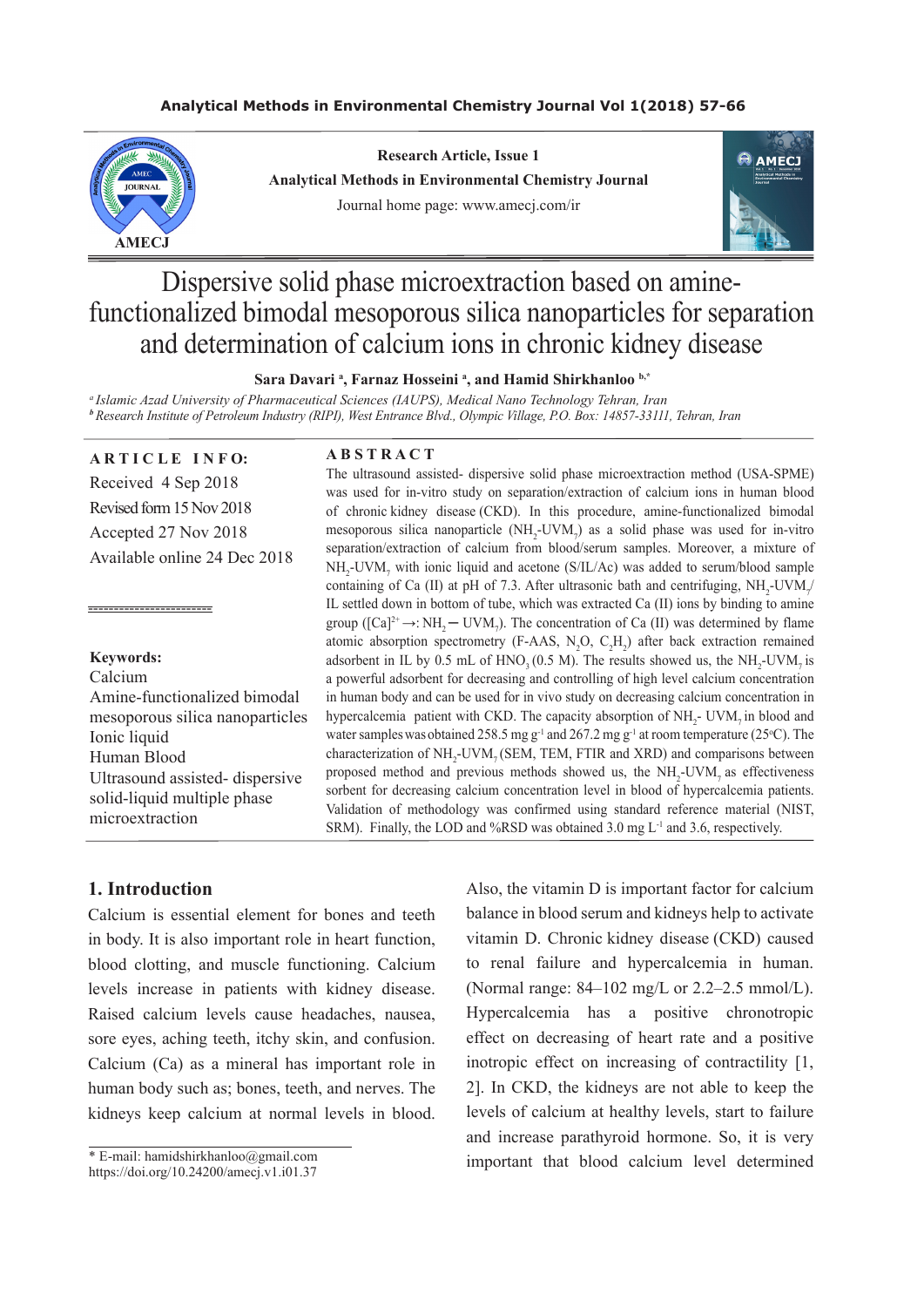correctly. In parathyroid surgery for removal of glands, blood calcium and phosphate levels must be checked [3-7]. Different techniques, including spectrophotometry, flame atomic absorption spectrometry (F-AAS), inductively coupled plasma (ICP), inductively coupled plasma mass spectrometry (ICP-MS), inductively coupled plasma optical emission spectrometry (ICP-OES), and other spectrometry methods were used for determination calcium in human biological samples [8-12]. In recent years, many methods have been used for sample preparation in biological samples, such as microwave digestion coupled with ICP-MS, liquid liquid microextraction (LLME), micro solid phase extraction (MSPE) based on nanomaterials, and ionic liquid-solid phase extraction (IL-SPE) for improving of metal extraction[13-16].

Nowadays, IL-SPE has efficient recovery for metal extraction in blood samples. In addition, many carbonaceous materials such as activated carbons [17], natural Adsorbents [ 18 ], fullerenes [19], carbon nanotubes [20], and graphene [21, 22] have used for extraction/separation due to their unique properties, such as nano particle size, high surface area, and adsorption capacity [23].

The mesoporous silicate nanoparticles (MSNPs) have been used for a large reactants inside the pores. The properties of MSNPs have simply accessed to sulfur/amine/carboxylate functional groups on surface structure. The Nano mesoporous silica have high surface area and physical adsorption as compared to MSM. The properties of MSNPs have been investigated in metal extraction/separation in biological and water samples by biotechnology. In addition, MSNPs as adsorbents have large surface area and high adsorption capacity for removal of metals from human body such as urine, blood, and plasma. The bimodal of mesoporous silica nanoparticles  $(UVM<sub>7</sub>)$  are an interesting material which can be considered as an special sorbent for extraction of metals in blood samples[24-28]. In

this work, a new applied method based on  $NH<sub>2</sub>$ - $UVM$ <sub>7</sub> as a nano adsorbent was used for calcium extraction/separation in human blood samples by USA-SPME. To the best of our knowledge, there are no reports on decreasing calcium concentration level in patient with renal failure and hypercalcemia.

#### **2. Experimental**

## *2.1. Reagents and Instrumental*

The experiments were performed using a GBC-932 flame atomic absorption spectrometer equipped with an auto-sampler instrument (F-AAS, Dandenong, Victoria, Australia). A hollow cathode lamp of calcium operated at a current of 15 mA and a wavelength of 239.9 nm with a spectral band width of 0.5 nm and deuterium background corrector was applied  $(100-760 \text{ mg L}^{-1})$ . Chemical interferences were seen for air acetylene for calcium determination. For improving of interferences strontium/lanthanum (2000 mgL<sup>-1</sup>) was added to solution samples. All analytical grade of reagents such as HNO3, Hcl, H2SO43, NaOH, buffers, lanthanum solution (0.5 % ), tetraethyl orthosilicate, triethanolamine , cetyltrimethylammonium bromide and triethoxysililpropylamine were purchased from Merck Company (Germany). In a 1000 mL volumetric flask, add 50 mL deionized water to 1.249 g anhydrous calcium carbonate  $(CaCO<sub>3</sub>)$ . Dissolve by adding dropwise 10 mL concentrated hydrochloric acid (HCl). Dilute to 1 liter with deionized water. This standard stock solution is 1000 mg  $Ca^{2+}/L$ .

# 2.2. Synthesis of NH<sub>2</sub>-UVM<sub>7</sub>

The general procedure for synthesis of bimodal mesoporous silica nanoparticle (UVM<sub>7</sub>) is the atrane route, in which the presence of the polyalcohol is the key to balancing the hydrolysis and condensation reaction rates. In a typical synthesis, TEOS (tetraethyl ortho-silicate) was added to predetermine amounts of TEAH<sup>3</sup> (triethanolamine). The solution was heated up to 140 °C under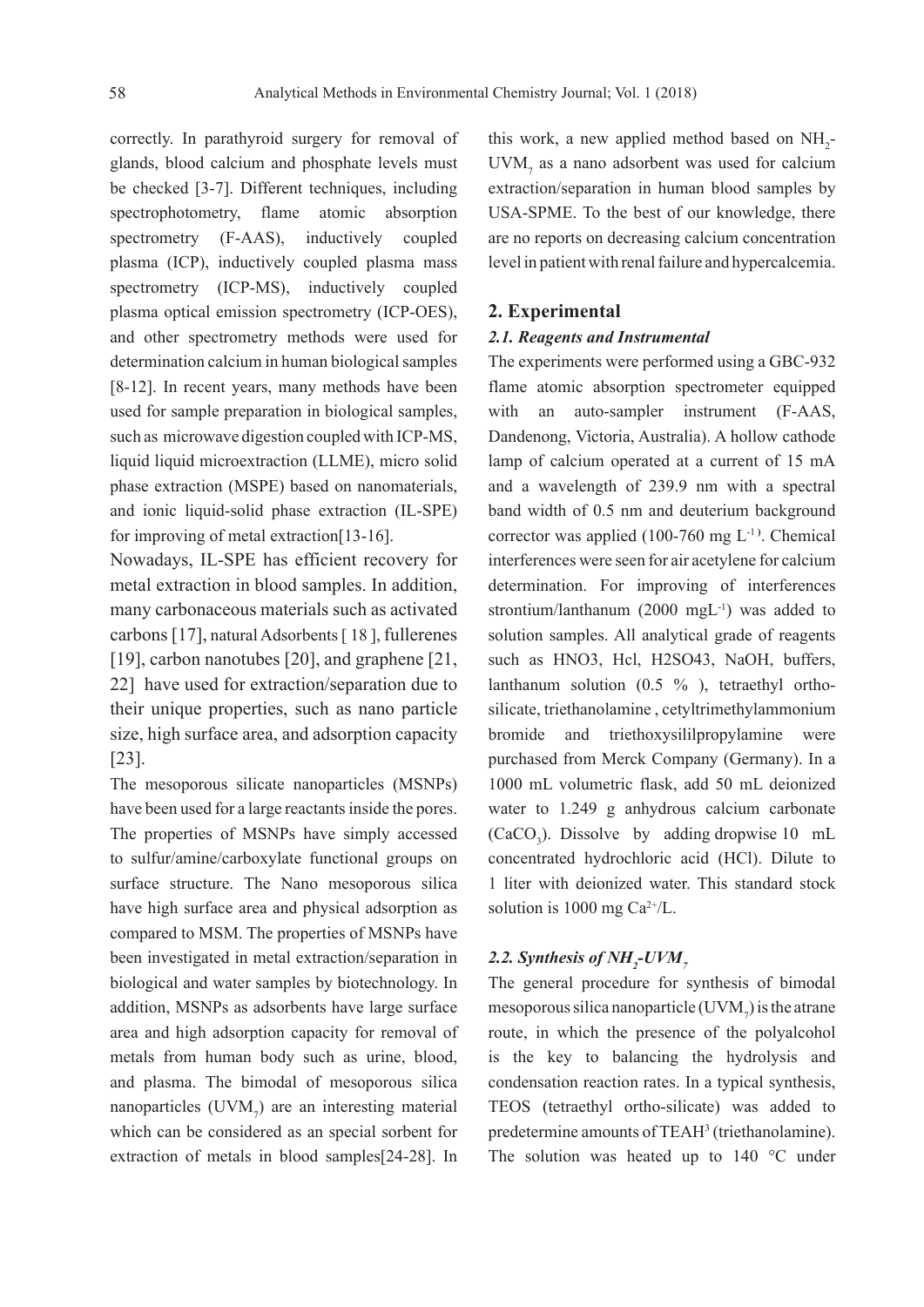vigorous stirring. After cooling down to 90 °C, CTAB (cetyltrimethylammonium bromide) was added to this solution. For the functionalization of calcined  $UVM$ <sub>7</sub> with amine groups, 1.2 g of triethoxysililpropylamine  $(C_9H_{23}NO_3Si)$  and 2 g of calcined  $UVM$ <sub>7</sub> were added to appropriate amount of toluene and refluxed for 24 h at 80 °C [14]. The amine-functionalized bimodal mesoporous silica nanoparticle  $(NH_2$ -UVM<sub>7</sub>) was used for extraction calcium ions from blood and serum samples.

#### *2.3. Human Sample preparation*

For sample preparation of blood/serum samples, only 0.2 mL of samples diluted with DW up to 10 mL and used as real sample. The people of this study selected in two groups: the biological samples from normal men (control groups, 20 N) and renal failure with hypercalcemia as a subject men (n=20). The subject and control groups was selected from men which was matched from people of the same age. For sampling, all glass tubes were washed with a 1.0 mol  $L^{-1}$  of HNO<sub>3</sub> solution for at least 24 h and thoroughly rinsed 15 times with ultrapure water before we use. The calcium concentrations in healthy human such as, whole blood / serum have a range from 8.4 to 10.2 mg dL<sup>-1</sup>. Even minor contamination at any stage of sampling, sample

storage and handling, or analysis has the potential to affect the accuracy of the results. In this study, only 0.2 mL of blood/serum samples were collected from dialysis patients and healthy matched controls which were aged between 30 to 60 years. Separate and disposable sterilized plastic syringes were used for human blood sampling. Based on world medical association declaration of Helsinki and recommendations guiding physicians in biomedical research and human Laboratory, the sample storage and blood/urine sampling was prepared based on principles of Helsinki law and absolutely protect the life and health of the human subject. [29]. For analysis of whole blood samples, 10 μL of pure heparin liquid (free Ca, Germany) is added to 10 mL of sample by auto sampler and used 0.2 mL for proposed procedure. By proposed method, the analysis of blood samples can be obtained with minimum of sample (0.2 mL) which was diluted by DW up to 10 mL(DF=50). The human blood/urine sample was maintained at  $-20$  °C in a cleaned glass tube without any reagents.

# 2.4. Characterizations of NH<sub>2</sub>-UVM<sub>7</sub>

The SEM was performed to illustrate the morphology and particle size distribution of the calcined  $NH_2$ - UVM<sub>7</sub>. TEM image also illustrates



**Fig. 1a.** SEM of NH<sub>2</sub>-UVM<sub>7</sub>



 $\text{Fig. 1b. TEM of NH}_2\text{-UVM}_7$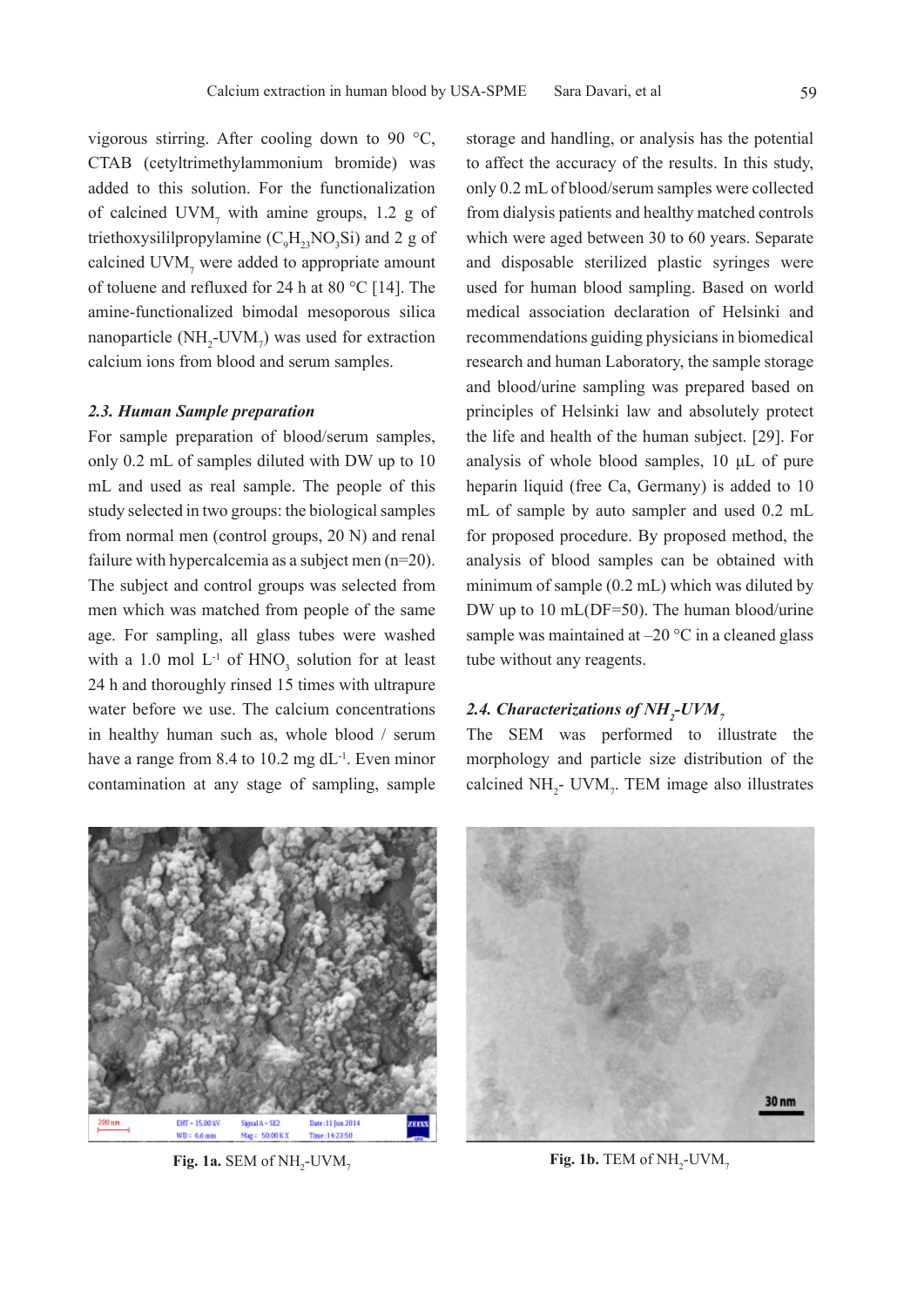

**Fig. 2.** XRD of UVM<sub>7</sub> and  $NH_2$ -UVM<sub>7</sub>

pore structure of  $NH_2$ - UVM<sub>7</sub> (Fig 1a and 1b).  $XRD$  patterns of calcined  $UVM_7$  and  $NH_2$ -UVM<sub>7</sub> are shown in figure 2. There are three resolved diffraction peaks in XRD patterns of  $NH_2$ -UVM<sub>7</sub> and UVM7, which can be indexed as the (100), (110), (200) and (210) reflections associated with hexagonal symmetry (Fig.2). The nitrogen adsorption-desorption isotherms of  $UVM$ <sub>7</sub> and  $NH<sub>2</sub>$ -UVM<sub>7</sub> were determined and displayed. The corresponding isotherm of both samples displays two distinct regions at medium and high relative pressure which can be attributed to the presence of bimodal pore system. The first is related to the presence of small mesopores (IUPAC clacification), and the second is related to the large mesopores (Fig.3).

#### *2.5. General procedure*

In this procedure, 10 mL of standard solution and human blood /serum sample containing calcium ions was used for extraction/separation of calcium. The pH was adjusted to 7.5 with buffer solutions. The amine group of  $NH_2$ -UVM<sub>7</sub> (5 mg) as a complexing agent was dispersed in 1-Butyl-4-methylpyridinium hexafluorophosphate [BMPy]

 $[PF_6]$  (IL/Ac, 0.2 mL) and injected to human serum samples for separation/extraction of Ca ions. The solution place in ultrasound bath for 5 min and  $Ca^{2+}$ were complexed and efficient preconcentrated/ extraction by amine group of  $NH<sub>2</sub>-UVM<sub>7</sub>$  at optimized pH. After shaking, the sample was centrifuged for 5 min and S/IL/Ac settled down in bottom of tube, which was extracted Ca (II) ions by binding to amine group ( $[Ca]^{2+} \rightarrow :NH_2$  – UVM<sub>7</sub>). Finally, the settled phase was back extracted by 0.5 mL of HNO3 (0.5 M), diluted up to 1 mL with DW and determined by F-AAS. In addition in 1-Butyl-4-methylpyridinium hexafluorophosphate [BMPy]  $[PF_6]$  (IL/Ac, 0.2 mL) can be extracted calcium from blood samples up to 6.8% (Fig.4). Extraction conditions of calcium with proposed method was shown in table 1.

# **4. Results and Discussions:**

# *4.1. Effect of pH*

In this work, the influence of sample pH on absorption of Ca (II) has been investigated using different pH from 2 to 12 for 10-75 mg  $L^{-1}$  of calcium standard and 0.2 mL of blood samples.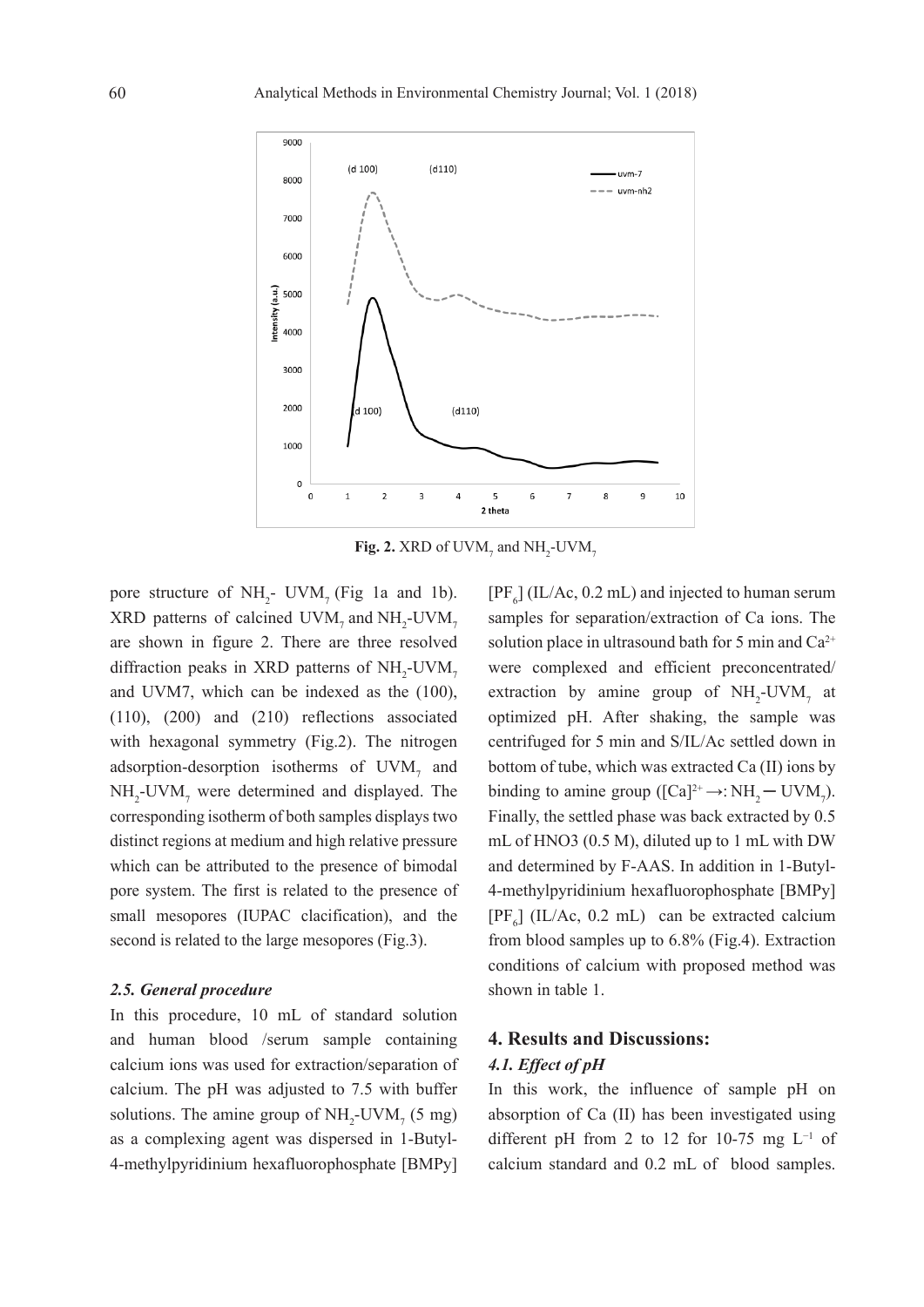

**Fig. 3.** The isotherms of UVM<sub>7</sub> and  $NH_2$ -UVM<sub>7</sub>

|  | <b>Table 1.</b> Extraction conditions of calcium with proposed method |  |  |  |  |  |
|--|-----------------------------------------------------------------------|--|--|--|--|--|
|--|-----------------------------------------------------------------------|--|--|--|--|--|

| Parameter                                                                                                                       | <b>Value</b>                                                |
|---------------------------------------------------------------------------------------------------------------------------------|-------------------------------------------------------------|
| Working pH                                                                                                                      | 7.50                                                        |
| Amount of NH <sub>2</sub> -UVM <sub>7</sub>                                                                                     | $5.00$ mg                                                   |
| Sample volume of blood and serum                                                                                                | $0.20$ mL                                                   |
| Volume of sample injection                                                                                                      | $1.00$ mL                                                   |
| working range (blood)<br>Linear range (Urine)<br>Intra-day precision (RSD $\%$ , n=10)<br>Inter-day precision (RSD $\%$ , n=10) | 9.80-75.90 mg $L^{-1}$<br>10-50 mg $L^{-1}$<br>3.60<br>4.20 |
| Limit of detection of blood (LOD)                                                                                               | $3.00 \text{ mg } L^{-1}$                                   |
| Preconcentration factor blood (PF)                                                                                              | 10.20                                                       |
| Buffer concentration                                                                                                            | $0.03$ mol $L^{-1}$                                         |
| Volume and concentration of back-extraction solvent (HNO <sub>2</sub> )                                                         | 500 µL and 0.50 mol $L^{-1}$                                |
| Correlation coefficient                                                                                                         | $R^2 = 0.9995$                                              |
| Ionic liquid/acetone                                                                                                            | $0.20$ mL                                                   |

The buffer were used for adjusting between pH=7 to 7.7. The complexation was strongly conditioned by the pH of solutions and subsequently affects extraction efficiency of the complex. The result shows that the highest extraction efficiency for Ca (II) was achieved from pH 7.5 (Fig. 5).

#### *4.2. Effect of sample volume*

Sample volume one of the most important parameters to be studied. The effect of sample volume was examined in the range of 1-50 mL for 10-50 mg L−1 of Ca (II). Quantitative extraction was observed between 1 - 15 mL. At higher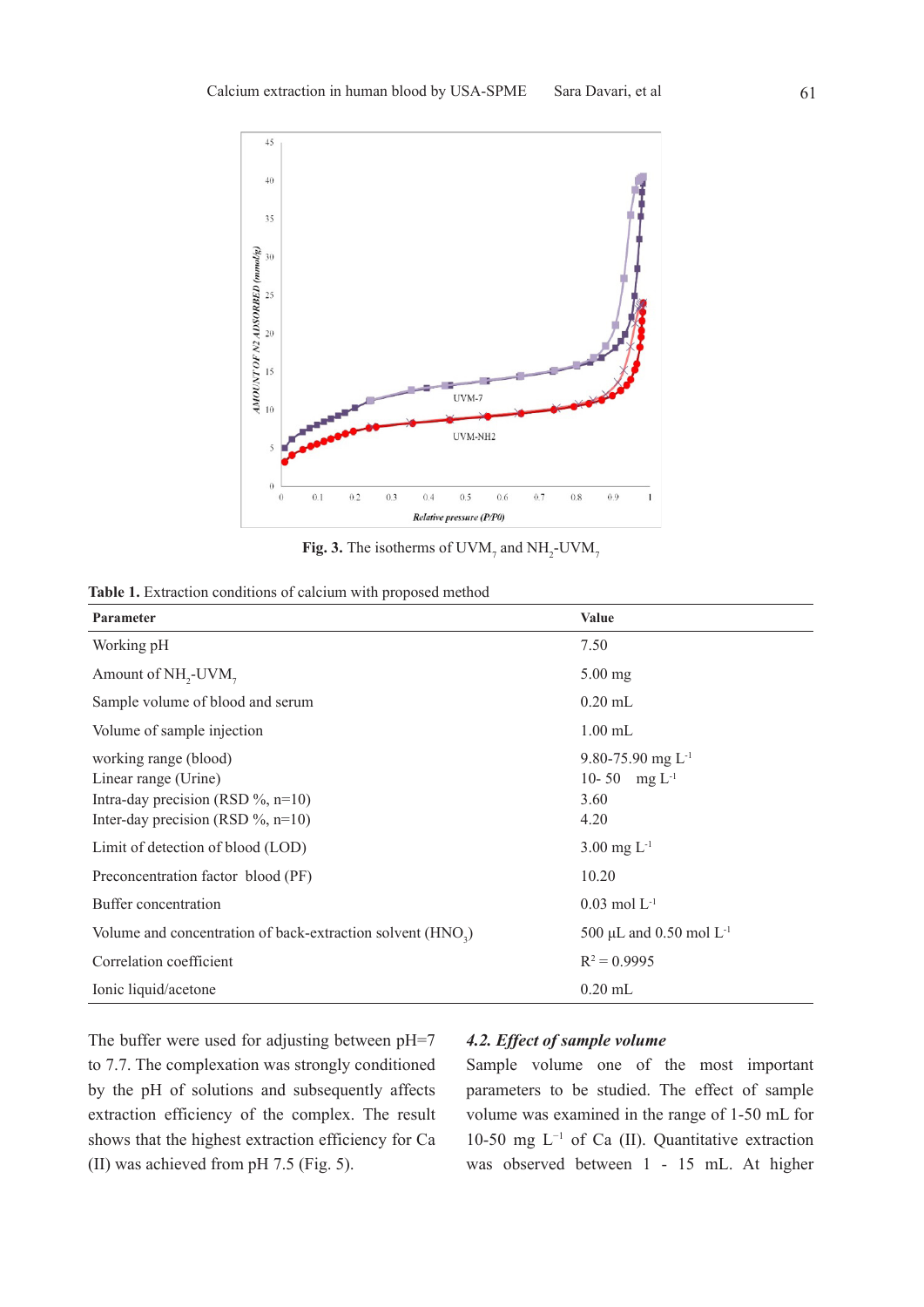

**Fig. 4.** The procedure of extraction/separation of calcium by USA-SPME

volumes the recoveries are decreased. Therefore, a sample volume of 10 mL was selected for further experiments of USA-SPME in standard and blood samples (Fig. 6). As a consequence, the volume required to back extraction of Ca (II) ions from  $NH<sub>2</sub>-UVM<sub>7</sub>$  depends on the strength of Ca (II) retention and amount of  $NH_2$ -UVM<sub>7</sub> were used in USA-SPME.

#### *4.3. Effect of amount of adsorbent*

In optimized conditions, 0.2 mL of blood samples, pH of 7.5 for 10 mL of sample volume, the effect of amount of sorbent was evaluated. It was observed that extraction efficiency of the system was remarkably affected by  $NH_2$ -UVM<sub>7</sub> amount in blood samples, so it was examined within the range of 1–15 mg. Quantitative extraction was observed at higher than 4 mg by USA-SPME. Therefore, in order to achieve a suitable preconcentration, 5 mg of  $NH_2$ -UVM<sub>7</sub> was chosen as optimum leading to a final adsorbent (Fig. 7). Because of high surface of nano-adsorbent (S/V) a very little amount of  $NH_2$ - $UVM$ <sub>7</sub> were used.



**Fig. 5.** The influence of sample pH on absorption of Ca (II) by USA-SPME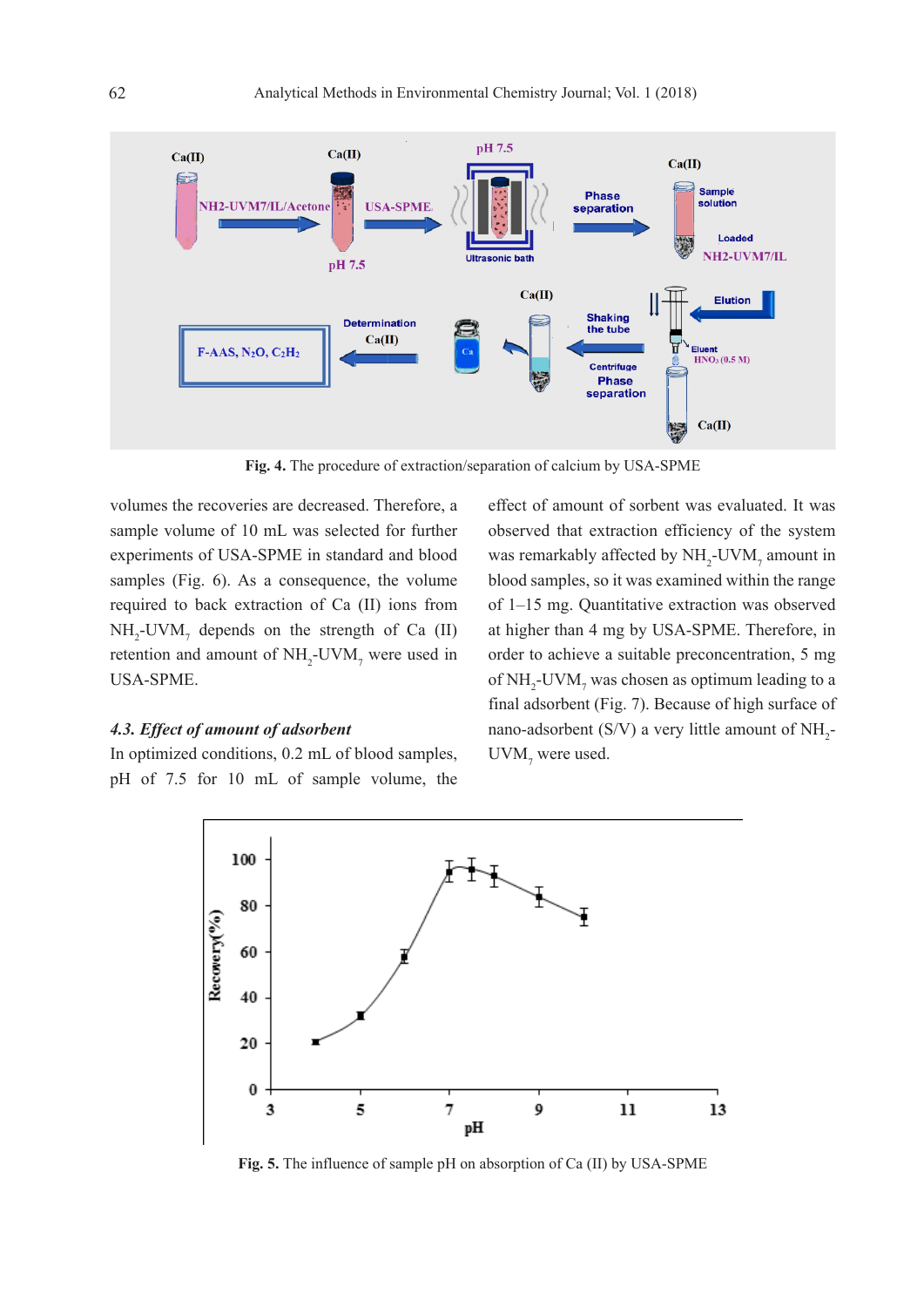

**Fig. 6.** The influence of sample volume on absorption of Ca (II) by USA-SPME



**Fig. 7.** The influence of amount of sorbent on absorption of Ca (II) by USA-SPME

#### *4-4 Effect of matrix*

FAAS is a very simple method with low interference for determination calcium in human body. By USA-SPME, the interference of some coexisting ions in blood and serum samples on the recovery of Ca (II) ions was evaluated for optimized parameters. The interference of coexisting ions effected on pre-concentration step by proposed method. The typical ions in blood and serum samples such as cofactors of Mg, Cu, Zn, Fe, Mn, Cr, Na, K, and Co which was interfered on calcium extraction were investigated. The proposed procedure was performed using a 10 mL sample containing 10- 50 mg  $L^{-1}$  of analyte and  $1-5$  g  $L^{-1}$  of different concentration of matrix ions. The tolerate amounts of each ion were tested that caused less than 7% of the absorbance alteration. In optimized conditions, the ions such as,  $Zn^{2+}$ ,  $Cu^{2+}$ ,  $Cr^{3+}$ ,  $Co^{2+}$ ,  $Mn^{2+}$ ,  $Mg^{2+}$ , Na<sup>+</sup>, K<sup>+</sup>, Fe<sup>2+</sup> and Mg<sup>2+</sup> do not interfere to lead extraction by USA-SPME procedure (less than 7%). On the other hand, tolerable concentration ratio of interfering ions versus Ca(II) ions for  $Ni^{2+}$ ,  $HCO_3$ ,  $SO_4^2$  and  $CO_3^2$ ,  $NO_3^2$ ,  $PO_4^3$ , Br, Cl- , F- was less than 360 and 520, separately. The tolerable concentration ratio of interfering ions versus Ca(II) ions for Hg and Ag was obtained less than 45. The results showed us, the most of the probable concomitant cations and anions have no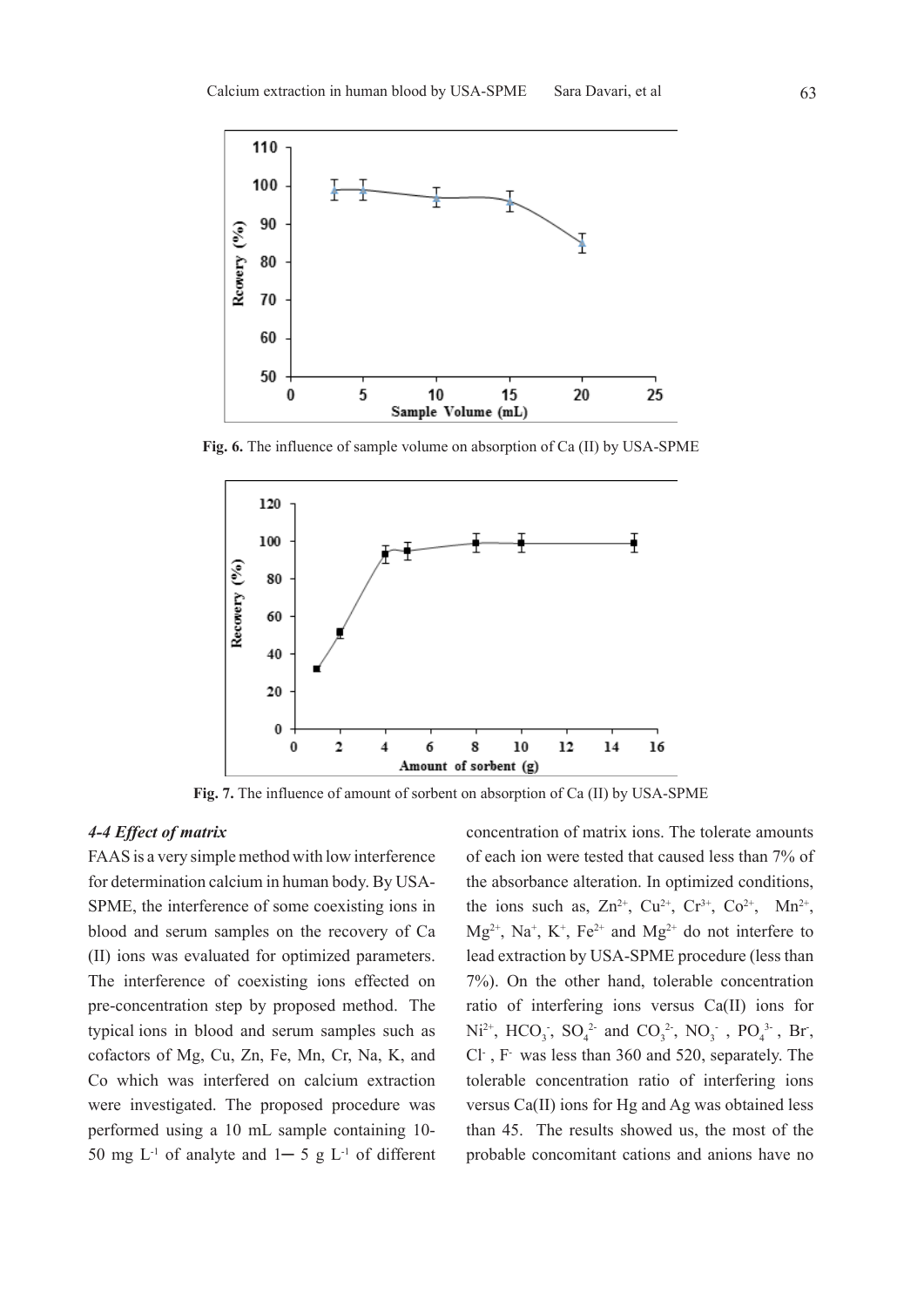|                                                                                              | Concentration ratio $(C_{\text{interferent ions}}/C_{\text{Ca}}^{2+})$ |              |       | <b>Mean of Recovery <math>(\% )</math></b> |              |               |
|----------------------------------------------------------------------------------------------|------------------------------------------------------------------------|--------------|-------|--------------------------------------------|--------------|---------------|
| <b>Foreign Ions</b>                                                                          | <b>Standard</b>                                                        | <b>Blood</b> | serum | <b>Standard</b>                            | <b>Blood</b> | <b>Plasma</b> |
| $\text{Zn}^{2+}$ , Cu <sup>2+</sup> , Cr <sup>3+</sup> , Co <sup>2+</sup> , Mn <sup>2+</sup> | 1100                                                                   | 950          | 900   | 97.2                                       | 95.1         | 96.8          |
| $Mg^{2+}$ , Na <sup>+</sup> , K <sup>+</sup> , Fe <sup>2+</sup> , Mg <sup>2+</sup>           | 1200                                                                   | 1000         | 800   | 98.4                                       | 97.1         | 99.5          |
| $CO_3^2$ , NO <sub>3</sub> , PO <sub>4</sub> <sup>3</sup> , Br, Cl, F                        | 700                                                                    | 520          | 470   | 977                                        | 98.2         | 98.9          |
| $Ni^{2+}$ , $HCO_3^-$ , $SO_4^2$                                                             | 450                                                                    | 360          | 320   | 96.2                                       | 95.0         | 97.3          |
| $Hg^{2+}, Ag^{+}$                                                                            | 60                                                                     | 45           | 40    | 95.4                                       | 96.2         | 95.8          |

**Table 2.** Effect interfering ions on the recovery of Ca (II) ions by USA-SPME procedure

considerable effect on the recovery efficiencies of lead ions (Table 2).

#### *4.5 Method Validation*

The USA-SPME method based on  $NH<sub>2</sub>$ -UVM<sub>7</sub>, were applied to determine Ca (II) in water samples. The spiked samples were prepared to demonstrate the reliability of the method for determination of Ca (II). The remaining aliquots were spiked with increasing quantities of Ca (II) and then analyzed by the proposed method (Table 3). The recoveries of spiked samples are satisfactorily reasonable and were confirmed by using the additional method, which indicates the capability of the system in the determination of Ca (II) in standard and human blood samples (0.2 mL). Also, the results showed that the Ca (II) concentrations in blood samples

ranged from 11.63- 15.17 mg  $L^{-1}$  and 8.58  $-$  10.76  $\mu$ g L<sup>-1</sup> in the renal failure subjects and control samples, respectively (Table 4). The intra mean concentration of Ca (II) in serum of hypercalcemia subjects (12.45  $\pm$  0.59 µg L<sup>-1</sup>) was significantly higher than healthy men controls  $(8.95 \pm 0.44 \text{ µg})$  $L^{-1}$ ) (P< 0.001). Also, total value of calcium in blood of hypercalcemia subjects is higher than the normal groups which were recommended by standard value of human biochemistry. The results showed that the Ca (II) concentrations in blood samples of hypercalcemia subjects (20N) were higher than in controls groups. There is no correlation between control and subject groups were achieved ( $r \approx 0.1$ ).

#### **5. Conclusions:**

In this method,  $NH_2$ -UVM<sub>7</sub> nano-particles were

**Table 3.** Validation of calcium determination with FAAS by Ca (II) standard addition in human blood and water samples (mg  $L^{-1}$ )

| <b>Sample</b>      | <b>Added</b> | Found <sup>*</sup> | Recovery $(\% )$ |
|--------------------|--------------|--------------------|------------------|
| <sup>a</sup> Blood | ---          | $15.2 \pm 0.6$     | ---              |
|                    | 15.0         | $29.8 \pm 0.7$     | 98.0             |
| <sup>a</sup> Blood | ---          | $19.4 \pm 0.8$     | ---              |
|                    | 20.0         | $40.1 \pm 1.7$     | 103.3            |
| <sup>a</sup> Blood | ---          | $14.3 \pm 0.6$     | ---              |
|                    | 15.0         | $28.8 \pm 0.8$     | 96.6             |
| wastewater         | ---          | $6.3 \pm 0.3$      | ---              |
|                    | 5.0          | $11.1 \pm 0.5$     | 96.0             |
| Water              | $---$        | $2.2 \pm 0.1$      | ---              |
|                    | 2.0          | $4.3 \pm 0.3$      | 105              |
| Waste water        | ---          | $10.6 \pm 0.1$     | ---              |
|                    | 10.0         | $20.3 \pm 0.1$     | 97.0             |

\*Mean of three determinations  $\pm$  confidence interval (P = 0.95, n = 5)

<sup>a</sup> 0.2 mL of blood samples diluted with DW up to 10 mL (DF:50)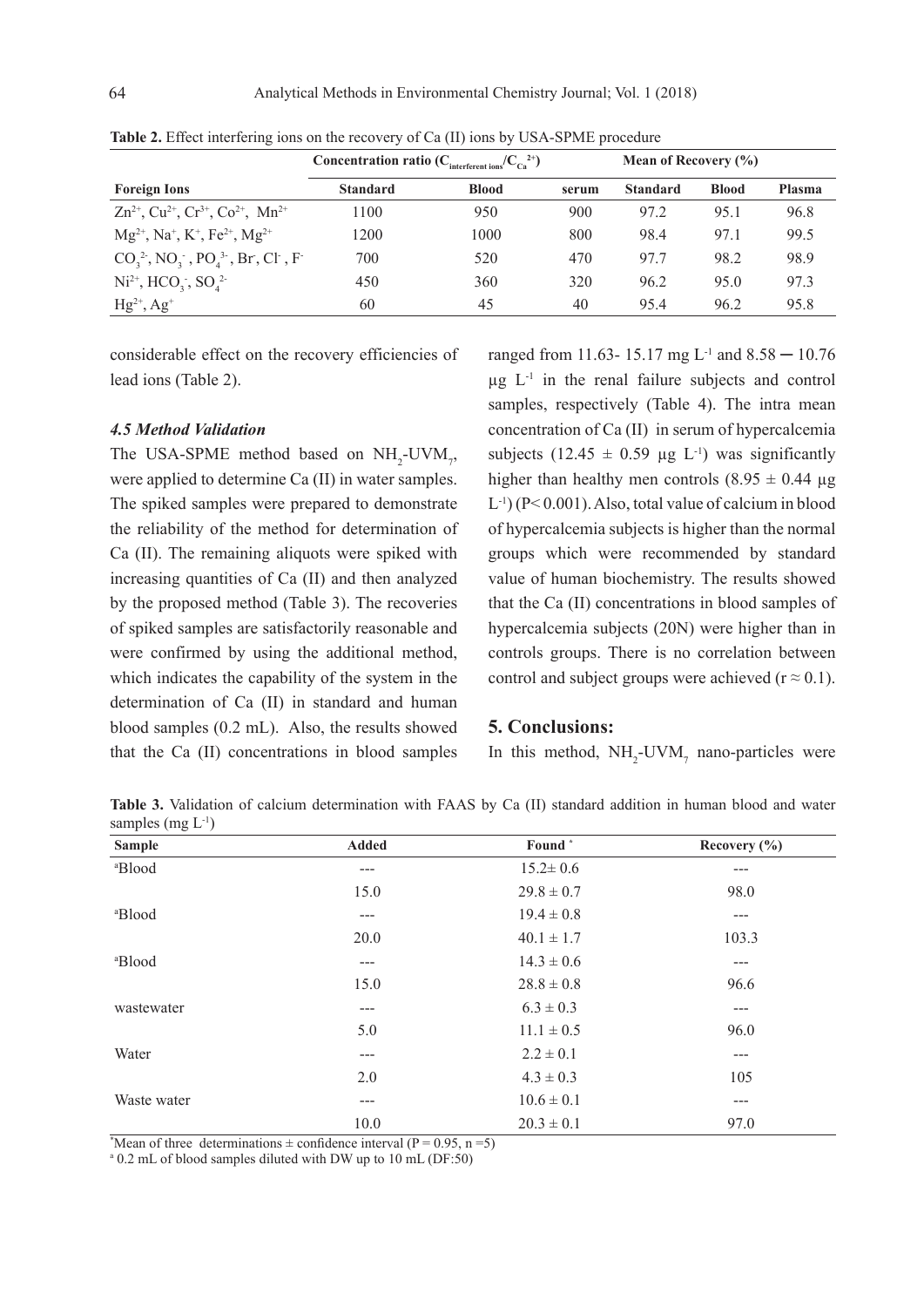|               | Hypercalcemia Men $(n=20)$ |                   | Healthy Men $(n=20)$ | <b>Hypercalcemia</b> |       |                   |
|---------------|----------------------------|-------------------|----------------------|----------------------|-------|-------------------|
| <b>Sample</b> | Intra-day                  | Inter day         | Intra-day            | Inter day            |       | P value           |
| Serum         | $12.45 \pm 0.59$           | $12.62 \pm 0.64$  | $8.95 \pm 0.44$      | $9.08 \pm 0.51$      | 0.113 | $\leq 0.001$      |
| Plasma        | $7.94 \pm 0.46$            | $8.02 \pm 0.52$   | $6.32 \pm 0.32$      | $6.53 \pm 0.48$      | 0.102 | $\leq 0.001$      |
| <b>Blood</b>  | $13.04 \pm 0.63$           | 13. $27 \pm 0.68$ | $10.06 \pm 0.48$     | $9.87 \pm 0.55$      |       | $0.117 \le 0.001$ |

**Table 4.** determination of calcium in serum, blood and urine by USA-SPME method (intra –day and inter day) **(**mg dL-1)

\*Correlations are based on Pearson coefficients (r). Statistical significance will be observed if *P < 0.001*

Mean of three determinations of samples  $\pm$  confidence interval ( $\overline{P} = 0.95$ , n = 10)

used as a solid phase for extraction and separation of Ca (II) by USA-SPME. The developed method has the advantages of simplicity, relative selectivity, and high preconcentraion factor for Ca (II). A small amount of adsorbent, low volume of sample (0.2 mL) is employed in this procedure. The determination of Ca (II) in blood and environmental samples was successfully performed. The LOD, preconcentration factor, working range, and dilution factor for human samples was obtained 3.0 mg L-1, 10.2, 9.8-75.9 mg L-1 and 50 respectively.

#### **6. Acknowledgment**

The authors are thankful to the Iranian Petroleum Industry Health Research Institute (IPIHRI) , PIHO and IAUPS, Tehran, Iran, for their support for this work.

#### **7. References:**

- [1] K.M. Gallant, D.M. Spiegel, Calcium balance in chronic kidney disease, Curr. Osteoporos. Rep., 15 (2017) 214-221.
- [2]P.H.F. Gois, M. wolley, D. Ranganathan, A. C. segura, Vitamin D deficiency in chronic kidney Disease: recent evidence and controversies, Int .J. Environ. Res. Public Health, 15 (2018) 1773-1780.
- [3] P.H.F. Gois, D Ferreira, S. Olenski, A.C. Seguro, Vitamin D and infectious diseases: simple bystander or contributing factor, Nutrients, 9 (2017) 651.
- [4] G. Jean, J.C. Souberbielle, C. Chazot, Vitamin D in chronic kidney disease and dialysis patients, Nutrients, 9 (2017) 328.
- [5] J. Blaine, M. Chonchol, M. Levi, Renal control of calcium, phosphate, and magnesium homeostasis, Clin. J. Am. Soc. Nephrol., 10 (2015)

1257-1272.

- [6] M. Brini, D. Ottolini, T. Calì, E. Carafoli, Calcium in Health and Disease: Interrelations between essential metal ions and human diseases, Metal ions in life sciences, Chapter 4, Springer Netherlands (2013).
- [7] J. Lappe, P. Watson, D. Travers-Gustafson, Effect of vitamin D and calcium supplementation on cancer incidence in older women: a randomized clinical trial, JAMA, 317.12 (2017) 1234-1243.
- [8] B. S. F. Alves, F. I. M. Carvalho, A.S. Cruz, K. G. F. Dantas, Determination of Ca, Mg, Na, and K in biodiesel of oilseed from northern Brazil, Revista Virtual de Quimica, 10 (2018) 542-550.
- [9] L. Poirier, J. Nelson, D. Leong, L. Berhane, P. Hajdu, F. Lopez-Linares, Application of ICP-MS and ICP-OES on the determination of nickel, vanadium, iron, and calcium in petroleum crude oils via direct dilution, Energy and Fuels, 30 (2016) 3783-3790.
- [10] B. Han, M. Ge, H. Zhao, Y. Yan, J. Zeng, T. Zhang, W. Zhou, J. Zhang, J. Wang, C. Zhang, Determination of serum calcium levels by 42Ca isotope dilution inductively coupled plasma mass spectrometry, Clin. Chem. Lab. Med., 56 (2017) 51-58.
- [11] Y. Yan, M. Ge, R. Ma, H. Zhao, D. Wang, C. Hu, et al, A candidate reference method for serum calcium measurement by inductively coupled plasma mass spectrometry, Clin. Chim. Acta,  $2\pi$  ( $2\pi$ ) -141  $160$
- [12] S. Li, J. Wang, Measurement of Calcium in human serum by dynamic reaction cell and two-way ID– ICP–MS, Chem. Anal. Meter., 24 (2015).
- [13] J. Płotka-Wasylka, M. Frankowski, V. Simeonov, Ż. Polkowska, J. Namieśnik, Determination of metals content in wine samples by inductively coupled plasma-mass spectrometry, Molecules, 23 (2018) 2886.